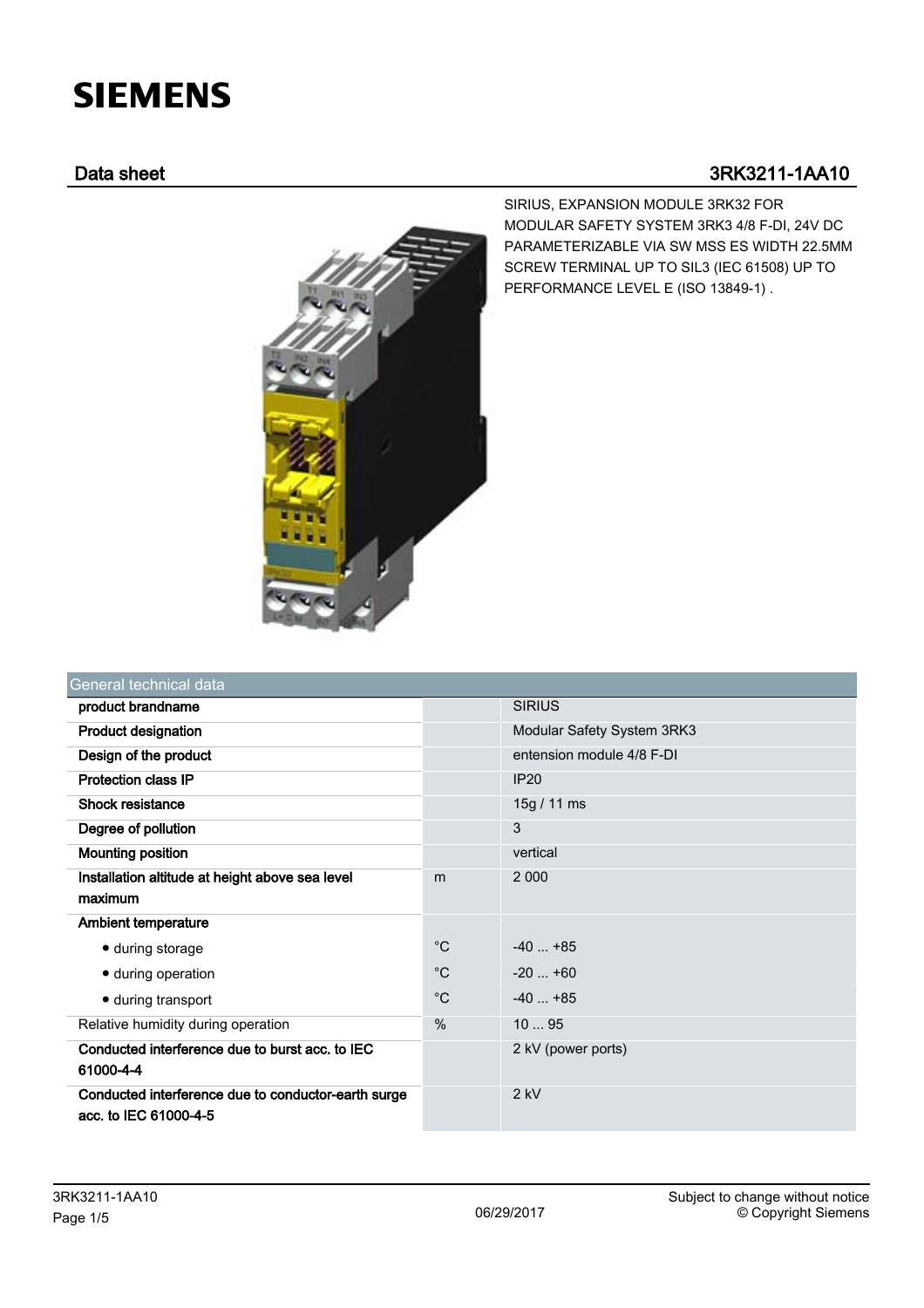| Conducted interference due to conductor-conductor                                      |        | 1 kV                                        |
|----------------------------------------------------------------------------------------|--------|---------------------------------------------|
| surge acc. to IEC 61000-4-5                                                            |        |                                             |
| Electrostatic discharge acc. to IEC 61000-4-2                                          |        | 4 kV contact discharge / 8 kV air discharge |
| Field-bound parasitic coupling acc. to IEC 61000-4-3                                   |        | 10 V/m, 3 V/m, 1 V/m                        |
| Surge voltage resistance rated value                                                   | V      | 500                                         |
| Insulation voltage rated value                                                         | $\vee$ | 50                                          |
| Equipment marking acc. to DIN 40719 extended<br>according to IEC 204-2 acc. to IEC 750 |        | Κ                                           |
| Equipment marking acc. to DIN EN 61346-2                                               |        | K                                           |
| <b>Product function</b>                                                                |        |                                             |
| • EMERGENCY OFF function                                                               |        | Yes                                         |
| • protective door monitoring                                                           |        | Yes                                         |
| · evaluation: electro-sensitive protective<br>equipment                                |        | Yes                                         |
| • evaluation: selector switch                                                          |        | Yes                                         |
| • Pressure-sensitive mat monitoring                                                    |        | Yes                                         |
| · evaluation: two-hand operator panel                                                  |        | Yes                                         |
| · evaluation: enabling switch                                                          |        | Yes                                         |
| · monitored start-up                                                                   |        | Yes                                         |
|                                                                                        |        |                                             |
| Control circuit/ Control                                                               |        |                                             |
|                                                                                        |        |                                             |
| Type of voltage                                                                        |        | DC                                          |
| Control supply voltage 1 at DC rated value                                             | $\vee$ | 24                                          |
| Operating range factor control supply voltage rated<br>value of magnet coil            |        | 0.851.15                                    |
| <b>Auxiliary circuit</b>                                                               |        |                                             |
| <b>Product function</b>                                                                |        |                                             |
| • Parameterizable outputs                                                              |        | No                                          |
| <b>Number of inputs</b>                                                                |        |                                             |
| • safety-related                                                                       |        | 8                                           |
| · non-safety-related                                                                   |        | 0                                           |
| Number of outputs                                                                      |        |                                             |
| • as contact-affected switching element safety-<br>related                             |        |                                             |
| - 1-channel                                                                            |        | $\mathbf 0$                                 |
| - 2-channel                                                                            |        | 0                                           |
| • as contact-less semiconductor switching<br>element                                   |        |                                             |
| - safety-related 2-channel                                                             |        | $\mathbf 0$                                 |
| - non-safety-related 2-channel                                                         |        | 0                                           |
| • for testing contact-based sensors                                                    |        | 2                                           |

**Short-circuit protection**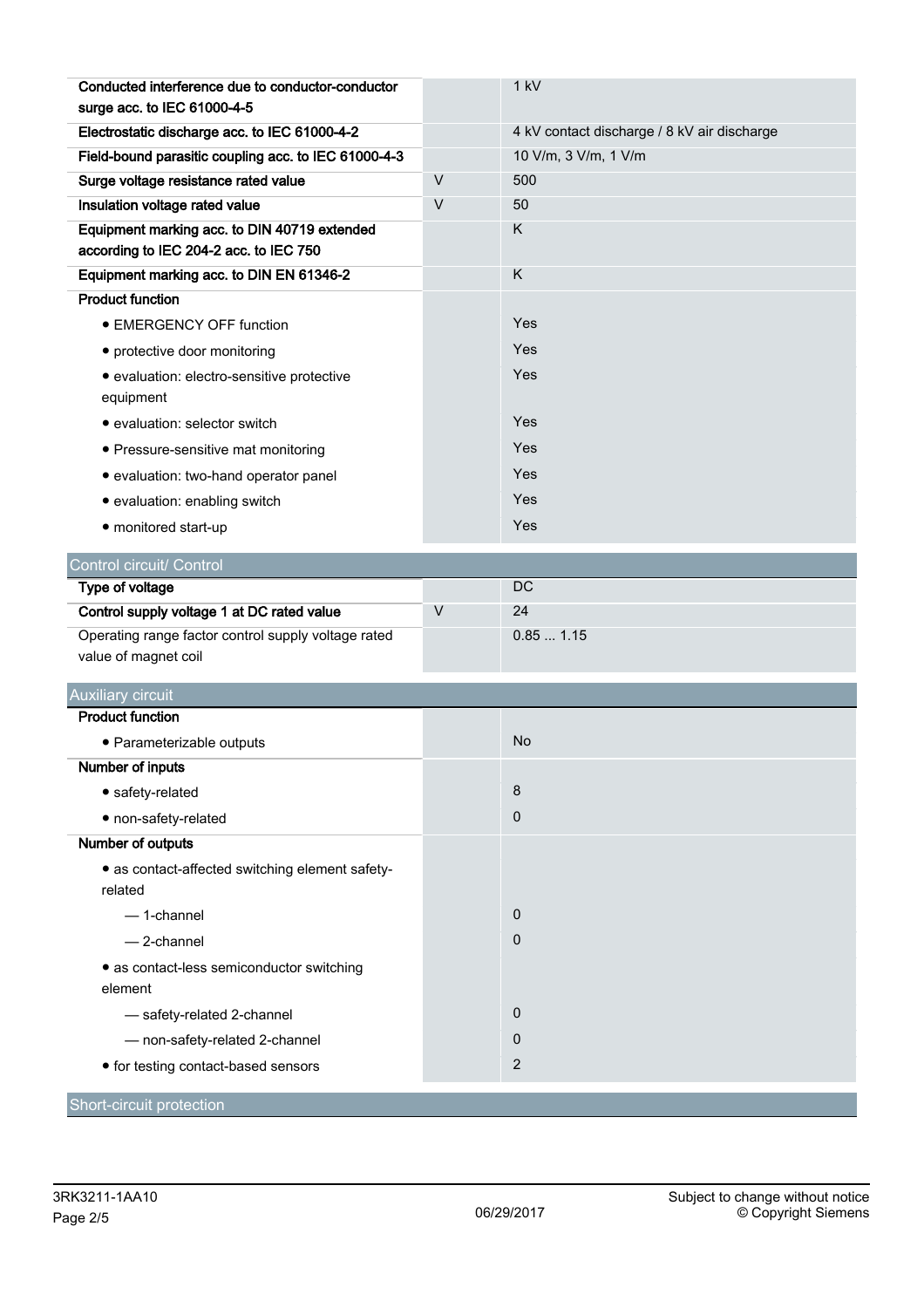Design of the fuse link for short-circuit protection of non-solid-state switching element required

| Installation/ mounting/ dimensions |    |               |  |
|------------------------------------|----|---------------|--|
| <b>Mounting type</b>               |    | standard rail |  |
| Width                              | mm | 22.5          |  |
| Height                             | mm | 102           |  |
| Depth                              | mm | 124           |  |

| Connections/Terminals                                   |                 |                      |
|---------------------------------------------------------|-----------------|----------------------|
| Product function removable terminal for auxiliary and   |                 | <b>Yes</b>           |
| control circuit                                         |                 |                      |
| Type of electrical connection for auxiliary and control |                 | screw-type terminals |
| current circuit                                         |                 |                      |
| Connectable conductor cross-section for auxiliary       |                 |                      |
| contacts                                                |                 |                      |
| • single or multi-stranded                              | mm <sup>2</sup> | 0.54                 |
| • finely stranded                                       |                 |                      |
| - with core end processing                              | mm <sup>2</sup> | 0.52.5               |

| Certificates/approvals          |    |            |                                                        |                      |
|---------------------------------|----|------------|--------------------------------------------------------|----------------------|
| <b>General Product Approval</b> |    | <b>EMC</b> | <b>Functional Safety/Safety of</b><br><b>Machinery</b> |                      |
| <b>CSA</b>                      | UL | C-Tick     | <b>Type Examination</b><br>Certificate                 | <b>Miscellaneous</b> |

| <b>Test</b><br><b>Certificates</b> | other        |                                       |                                             |
|------------------------------------|--------------|---------------------------------------|---------------------------------------------|
| <b>Special Test</b><br>Certificate | Confirmation | Environmental<br><b>Confirmations</b> | PROFI<br><b><i><u>Production of</u></i></b> |
|                                    |              |                                       | Profibus                                    |

| Safety related data                                                                         |         |                  |  |  |
|---------------------------------------------------------------------------------------------|---------|------------------|--|--|
| Safety Integrity Level (SIL) acc. to IEC 61508                                              |         | SIL <sub>3</sub> |  |  |
| Performance level (PL) acc. to EN ISO 13849-1                                               |         | e                |  |  |
| Category acc. to EN 954-1                                                                   |         | $\overline{4}$   |  |  |
| PFHD with high demand rate acc. to EN 62061                                                 | 1/h     | 0.0000000019     |  |  |
| Average probability of failure on demand (PFDavg)<br>with low demand rate acc. to IEC 61508 | $1/\nu$ | 0.0000043        |  |  |
| T1 value for proof test interval or service life acc. to<br><b>IEC 61508</b>                | y       | 20               |  |  |
| Protection against electrical shock                                                         |         | finger-safe      |  |  |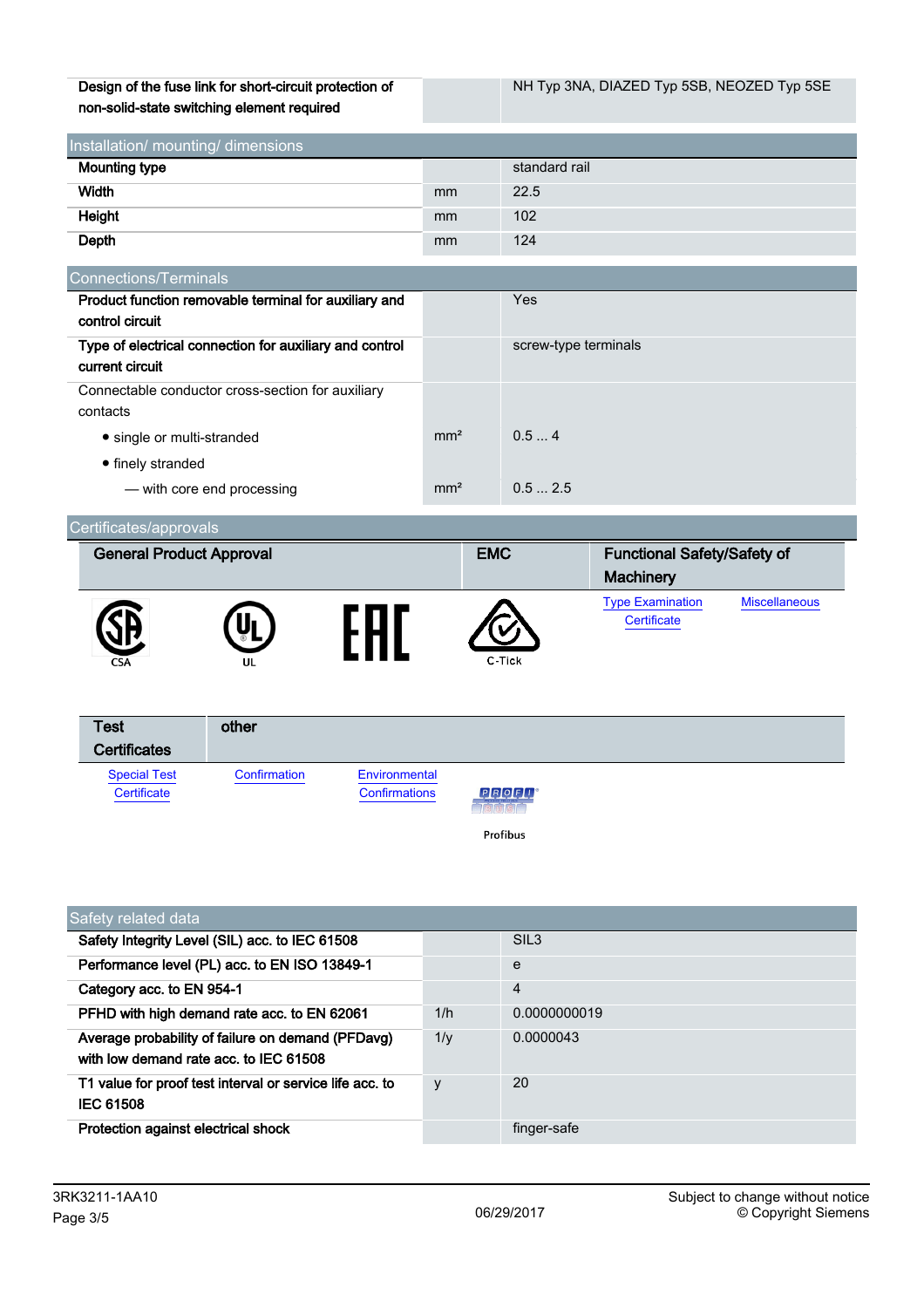#### Further information

Information- and Downloadcenter (Catalogs, Brochures,…) <http://www.siemens.com/industrial-controls/catalogs>

### Industry Mall (Online ordering system)

<https://mall.industry.siemens.com/mall/en/en/Catalog/product?mlfb=3RK3211-1AA10>

#### Cax online generator

<http://support.automation.siemens.com/WW/CAXorder/default.aspx?lang=en&mlfb=3RK3211-1AA10>

Service&Support (Manuals, Certificates, Characteristics, FAQs,...) <https://support.industry.siemens.com/cs/ww/en/ps/3RK3211-1AA10>

Image database (product images, 2D dimension drawings, 3D models, device circuit diagrams, EPLAN macros, ...) [http://www.automation.siemens.com/bilddb/cax\\_de.aspx?mlfb=3RK3211-1AA10&lang=en](http://www.automation.siemens.com/bilddb/cax_de.aspx?mlfb=3RK3211-1AA10&lang=en)